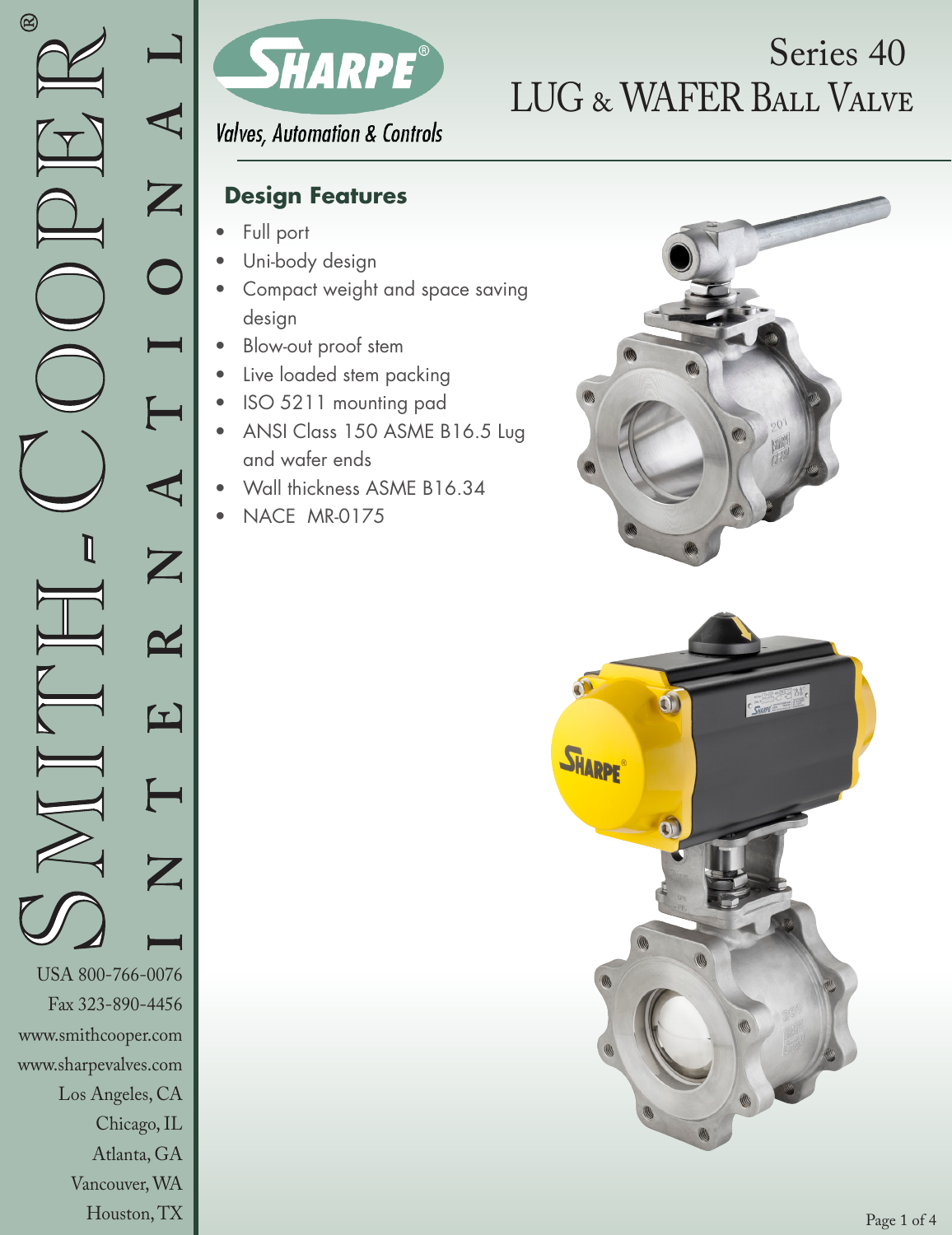

## LUG & WAFER BALL VALVE Series 40

### **Dimensions**



Dimensions (Inches)

| Size |      |      |      |      |             | Port | <b>ISC</b> |
|------|------|------|------|------|-------------|------|------------|
|      | 3.34 | 4.54 | 3.16 | 4.75 | 1.96 / 2.75 | 2.00 | F05/F07    |
|      | 4.93 | 5.39 | 4.20 | 6.00 | 4.02        | 3.00 | F10        |
|      | 6.13 | 8.03 | 4.76 | 7.48 | 4.02        | 4.00 | F10        |

SMITH-COOPER INTERNATIONAL • TOLL FREE (800) 766-0076 • FAx (323) 890-4456 • www.smithcooper.com • www.sharpevalves.com Page 2 of 4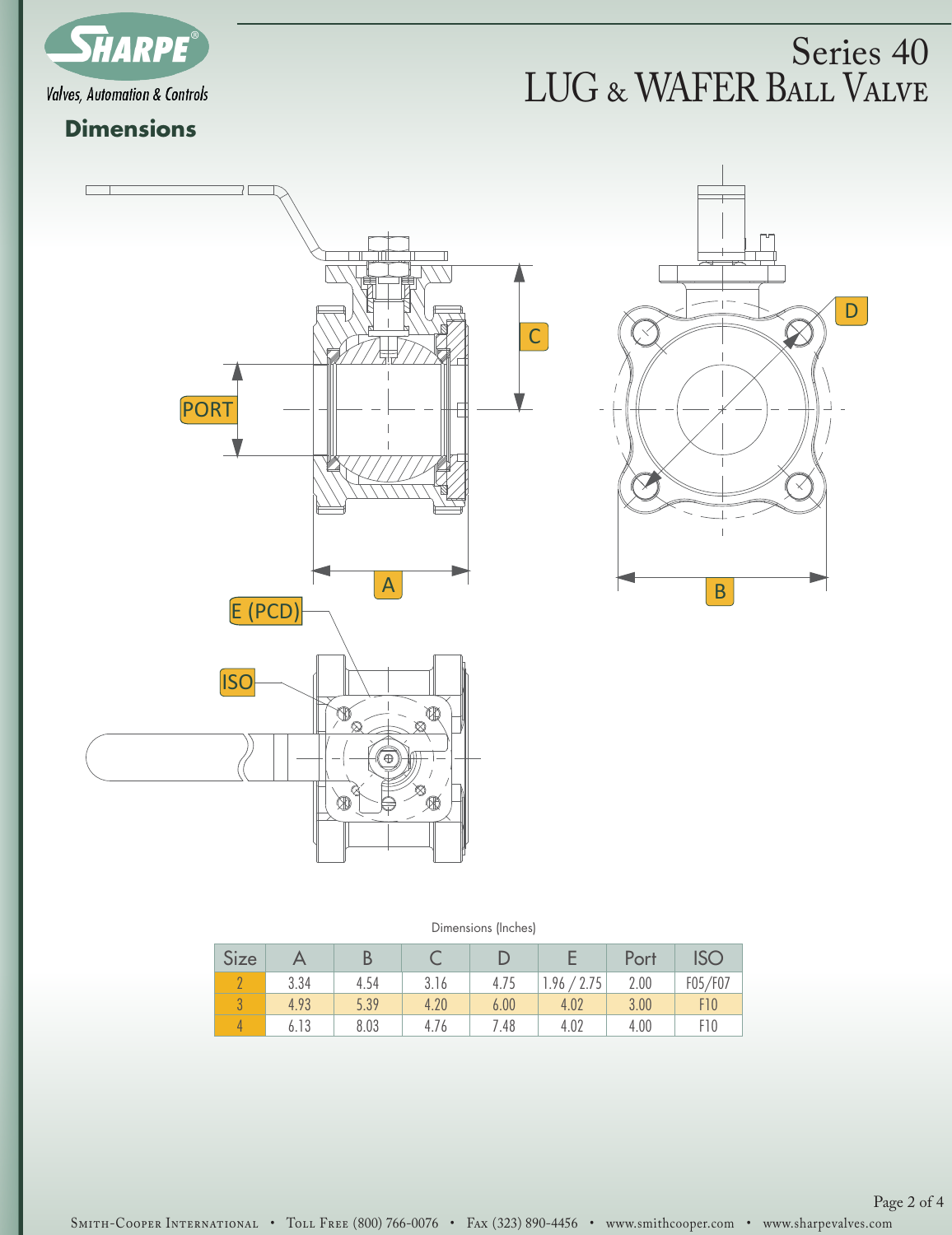

### LUG & WAFER Ball Valve Series 40

#### **Parts & Materials**